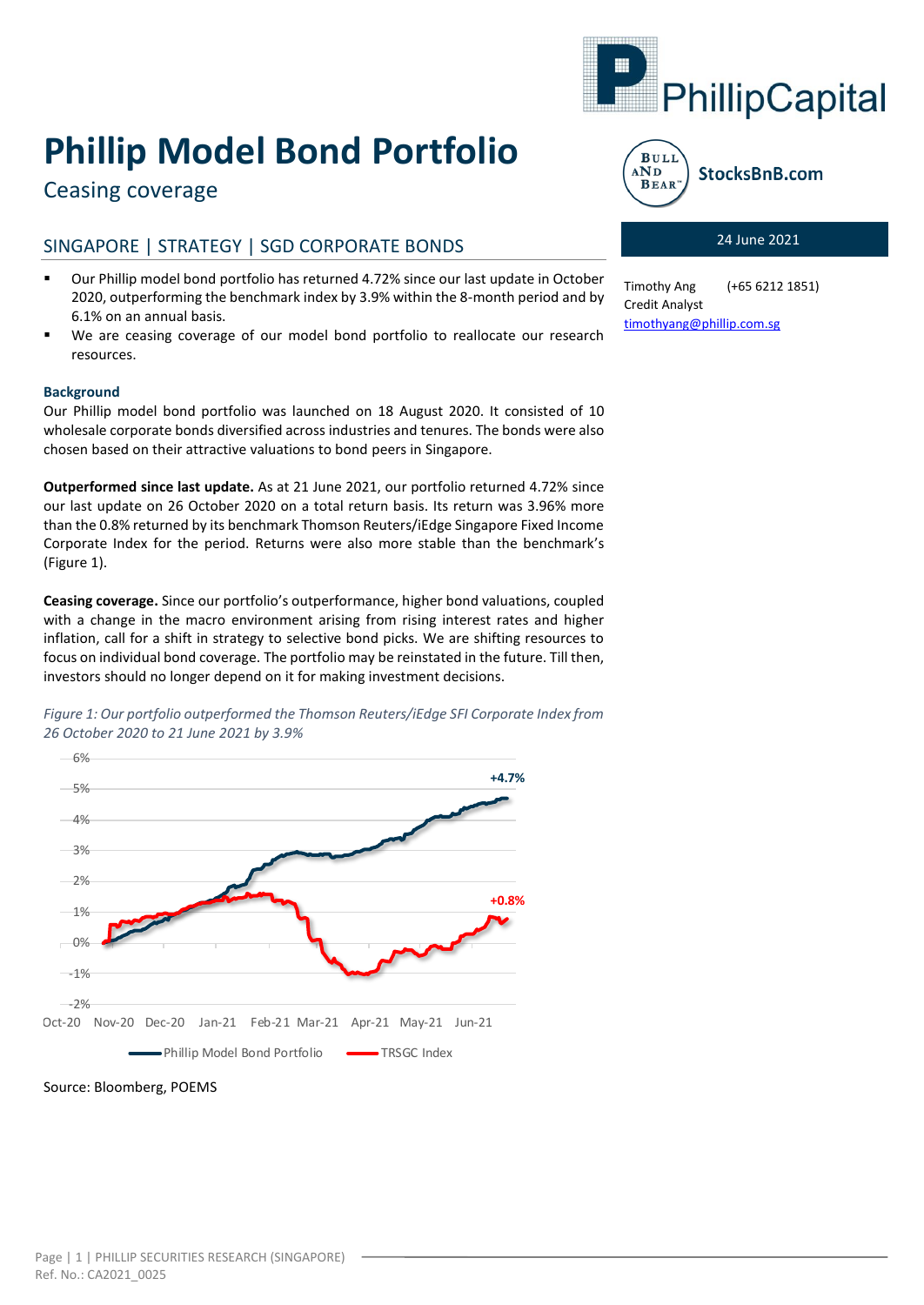

**SINGAPORE SG BONDS WEEKLY**

#### *Figure 2: Phillip Model Bond Portfolio*

| <b>Bond</b> |                               | <b>Maturity/Call Date</b> | <b>Ask Px</b> | YTW%  | YTC%                     | <b>Industry</b>          | Features*                                                                                              |
|-------------|-------------------------------|---------------------------|---------------|-------|--------------------------|--------------------------|--------------------------------------------------------------------------------------------------------|
|             | <b>TMGSP 4.8%</b>             | 18-Jul-22                 | 103.15        | 1.81  | -                        | Healthcare               | 1. Cessation Put                                                                                       |
| 2.          | ARASP 4.15%                   | 23-Apr-24                 | 102.95        | 3.03  | $\overline{\phantom{a}}$ | <b>Real Estate</b>       | 1. Change of Control Put                                                                               |
| 3.          | ESRCAY 5.1%                   | 26-Feb-25                 | 104.05        | 3.91  | $\blacksquare$           | Logistics E-comm         |                                                                                                        |
| 4.          | OLAMSP 4%                     | 24-Feb-26                 | 99.60         | 4.10  | $\overline{\phantom{a}}$ | <b>Commodities</b>       | $\blacksquare$                                                                                         |
| 5.          | <b>FPLSP 4.25%</b>            | 21-Apr-26                 | 106.55        | 2.79  | $\overline{\phantom{a}}$ | <b>Real Estate</b>       | 1. Make Whole Call                                                                                     |
| 6.          | ARASP 5.2% Perp               | 19-Jul-22                 | 101.15        | 4.10  | 4.10                     | <b>Real Estate</b>       | 1. Change of Control Call<br>2. Cumulative Deferral<br>3. Dividend Stopper<br>4. Dividend Pusher (12M) |
| 7.          | MLTSP 3.65% Perp              | 28-Mar-23                 | 101.40        | 2.81  | 2.81                     | <b>REIT - Logistics</b>  | 1. Non-cumulative Deferral<br>2. Dividend Stopper                                                      |
| 8.          | SPHRSP 4.1% Perp              | 30-Aug-24                 | 101.50        | 3.57  | 3.57                     | <b>REIT - Retail</b>     | 1. Non-cumulative Deferral<br>2. Dividend Stopper                                                      |
| 9.          | <b>UBS 4.85% Perp</b>         | 04-Sep-24                 | 104.25        | 3.41  | 3.41                     | <b>Banking</b>           | 1. Loss Absorption<br>2. Non-cumulative Deferral<br>3. Dividend Stopper                                |
|             | 10. AAREIT 5.65% Perp         | 14-Aug-25                 | 105.75        | 4.11  | 4.11                     | <b>REIT - Industrial</b> | 1. Optional Payment<br>2. Non-cumulative Deferral<br>3. Dividend Stopper                               |
|             | <b>Total Portfolio Yield:</b> |                           |               | 3.36% |                          |                          |                                                                                                        |

Source: Bloomberg, indicative pricing as at 21 June 2021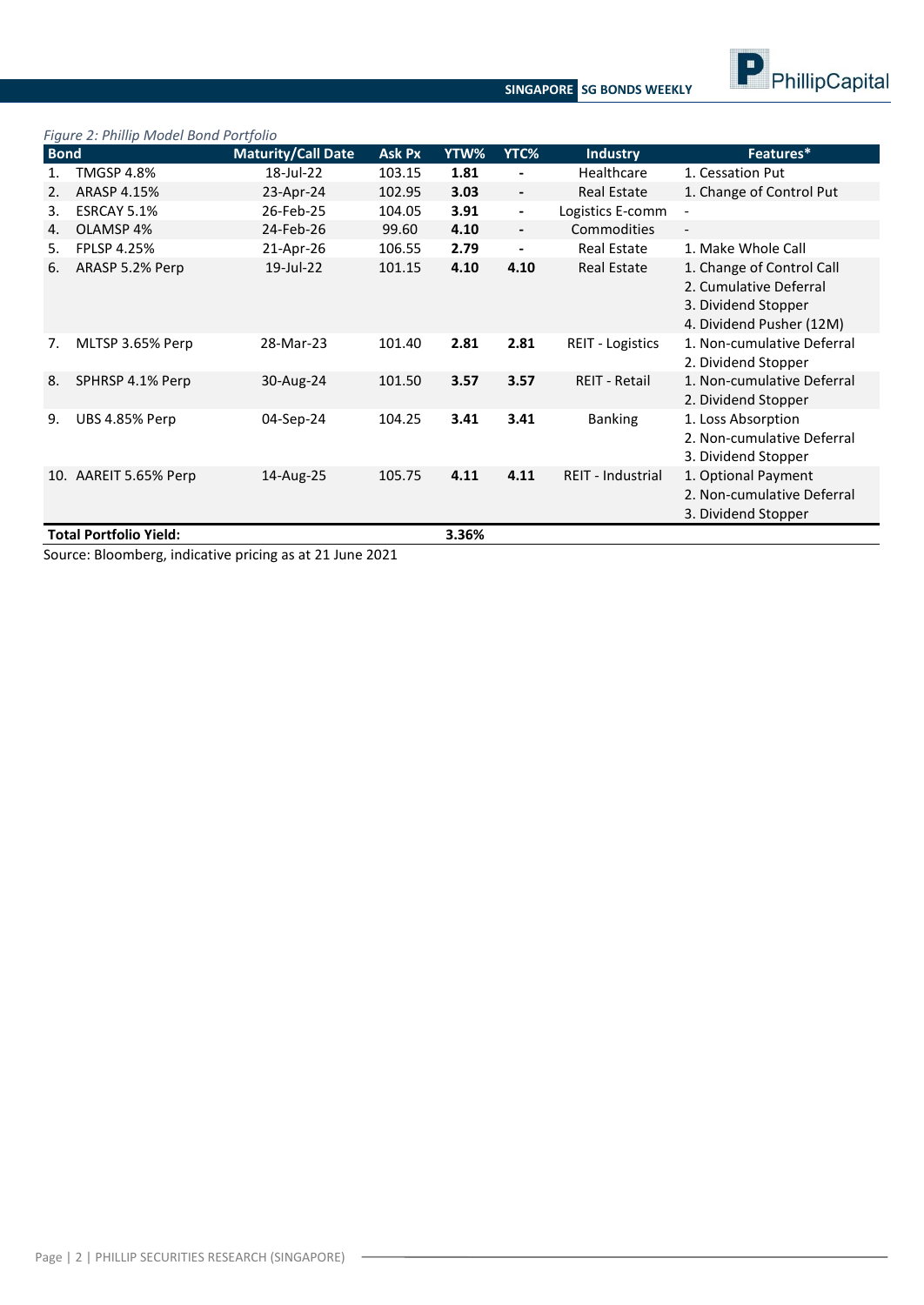#### **SINGAPORE SG BONDS WEEKLY**



# **Head of Research Research Admin**

Paul Chew – <u>[paulchewkl@phillip.com.sg](mailto:paulchewkl@phillip.com.sg)</u><br>
Qystina Azli - [qystina@phillip.com.sg](mailto:qystina@phillip.com.sg)

#### **SINGAPORE**

**Phillip Securities Pte Ltd** Raffles City Tower 250, North Bridge Road #06-00 Singapore 179101 Tel +65 6533 6001 Fax +65 6535 6631 Website: www.poems.com.sg

#### **JAPAN**

**Phillip Securities Japan, Ltd.** 4-2 Nihonbashi Kabuto-cho Chuo-ku, Tokyo 103-0026 Tel +81-3 3666 2101 Fax +81-3 3666 6090 Website[: www.phillip.co.jp](http://www.phillip.co.jp/)

#### **THAILAND Phillip Securities (Thailand) Public Co. Ltd** 15th Floor, Vorawat Building, 849 Silom Road, Silom, Bangrak, Bangkok 10500 Thailand Tel +66-2 6351700 / 22680999 Fax +66-2 22680921 Website [www.phillip.co.th](http://www.phillip.co.th/)

**UNITED STATES Phillip Capital Inc** 141 W Jackson Blvd Ste 3050 The Chicago Board of Trade Building Chicago, IL 60604 USA Tel +1-312 356 9000 Fax +1-312 356 9005 Website[: www.phillipusa.com](http://www.phillipusa.com/)

#### **INDIA**

**PhillipCapital (India) Private Limited** No.1, 18th Floor, Urmi Estate 95, Ganpatrao Kadam Marg Lower Parel West, Mumbai 400-013 Maharashtra, India Tel: +91-22-2300 2999 / Fax: +91-22-2300 2969 Website[: www.phillipcapital.in](http://www.phillipcapital.in/)

**Contact Information (Singapore Research Team)**

**Consumer | Industrial | Conglomerates Property | REITs Credit Analyst (Bonds)**<br> **Property | REITS Credit Analyst (Bonds)**<br> **Credit Analyst (Bonds)**<br> **Credit Analyst (Bonds)**<br> **Credit Analyst (Bonds)**<br> **Credit Analys** Natalie Ong - [natalieongpf@phillip.com.sg](mailto:natalieongpf@phillip.com.sg)

**Small-Mid Cap Small-Mid Cap Technical Analyst** Vivian Ye Qianwei – yeqw@phillip.com.sg Chua Wei Ren – chuawr@phillip.com.sg Chua Wei Ren – chuawr@phillip.com.sg

#### **Contact Information (Regional Member Companies)**

**MALAYSIA Phillip Capital Management Sdn Bhd** B-3-6 Block B Level 3 Megan Avenue II, No. 12, Jalan Yap Kwan Seng, 50450 Kuala Lumpur Tel +603 2162 8841 Fax +603 2166 5099 Website[: www.poems.com.my](http://www.poems.com.my/)

> **INDONESIA PT Phillip Securities Indonesia** ANZ Tower Level 23B, Jl Jend Sudirman Kav 33A Jakarta 10220 – Indonesia Tel +62-21 5790 0800 Fax +62-21 5790 0809 Website: [www.phillip.co.id](http://www.phillip.co.id/)

**FRANCE King & Shaxson Capital Limited** 3rd Floor, 35 Rue de la Bienfaisance 75008 Paris France Tel +33-1 45633100 Fax +33-1 45636017 Website[: www.kingandshaxson.com](http://www.kingandshaxson.com/)

#### **AUSTRALIA Phillip Capital Limited** Level 10, 330 Collins Street Melbourne, Victoria 3000, Australia Tel +61-03 8633 9803 Fax +61-03 8633 9899 Website[: www.phillipcapital.com.au](http://www.phillipcapital.com.au/)

#### **TURKEY**

**PhillipCapital Menkul Degerler** Dr. Cemil Bengü Cad. Hak Is Merkezi No. 2 Kat. 6A Caglayan 34403 Istanbul, Turkey Tel: 0212 296 84 84 Fax: 0212 233 69 29 Website[: www.phillipcapital.com.tr](http://www.phillipcapital.com.tr/)

**HONG KONG Phillip Securities (HK) Ltd** 11/F United Centre 95 Queensway Hong Kong Tel +852 2277 6600 Fax +852 2868 5307 Websites**:** [www.phillip.com.hk](http://www.phillip.com.hk/)

**CHINA Phillip Financial Advisory (Shanghai) Co Ltd** No 550 Yan An East Road, Ocean Tower Unit 2318, Postal code 200001 Tel +86-21 5169 9200 Fax +86-21 6351 2940 Website[: www.phillip.com.cn](http://www.phillip.com.cn/)

**UNITED KINGDOM King & Shaxson Capital Limited** 6th Floor, Candlewick House, 120 Cannon Street, London, EC4N 6AS Tel +44-20 7426 5950 Fax +44-20 7626 1757 Website[: www.kingandshaxson.com](http://www.kingandshaxson.com/)

**CAMBODIA Phillip Bank Plc** Ground Floor of B-Office Centre,#61-64, Norodom Blvd Corner Street 306,Sangkat Boeung Keng Kang 1, Khan Chamkamorn, Phnom Penh, Cambodia Tel: 855 (0) 7796 6151/855 (0) 1620 0769 Website[: www.phillipbank.com.kh](http://www.phillipbank.com.kh/)

## **DUBAI**

**Phillip Futures DMCC** Member of the Dubai Gold and Commodities Exchange (DGCX) Unit No 601, Plot No 58, White Crown Bldg, Sheikh Zayed Road, P.O.Box 212291 Dubai-UAE Tel: +971-4-3325052 / Fax: + 971-4-3328895